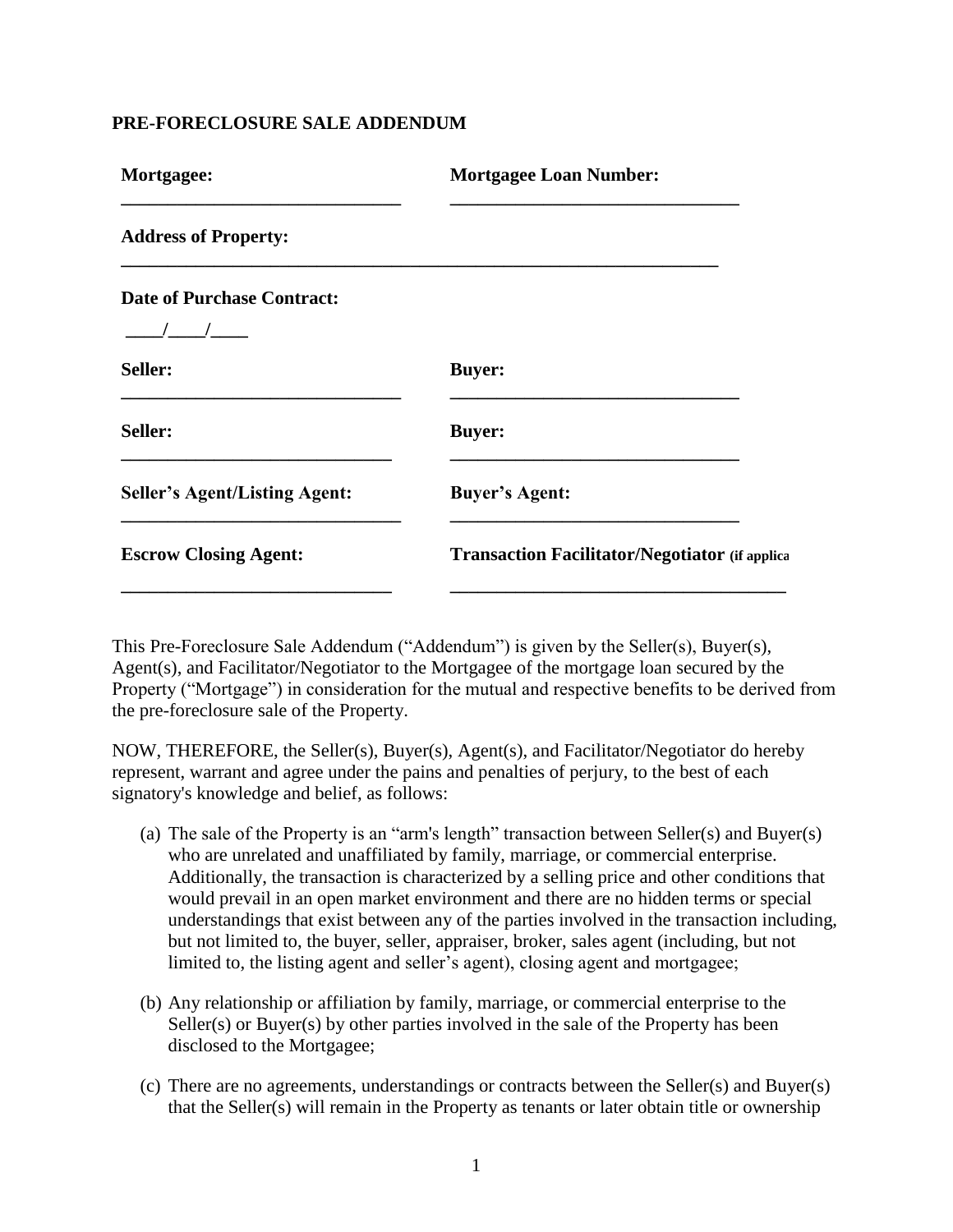of the Property, except that the Sellers(s) are permitted to remain as tenants in the Property for a short term, as is common and customary in the market but no longer than ninety (90) days, in order to facilitate relocation;

- (d) Neither the Sellers(s) nor the Buyer(s) will receive any funds or commissions from the sale of the Property except that the Seller(s) may receive a payment if it is offered by the Mortgagee, and, if the payment is made at closing of the sale of the Property, reflected on the HUD-1 Settlement Statement;
- (e) There are no agreements, understandings, current or pending higher offers, or contracts relating to the current sale or subsequent sale of the Property that have not been disclosed to the Mortgagee;
- (f) The current sale transaction is a market real estate transaction, and the buyer is making an outright purchase of real property;
- (g) The current sale transaction will be recorded;
- (h) All amounts to be paid to any person or entity, including holders of other liens on the Property, in connection with the pre-foreclosure sale have been disclosed to and approved by the Mortgagee and will be reflected on the HUD-1 Settlement Statement;
- (i) Each signatory understands, agrees and intends that the Mortgagee is relying upon the statements made in this Addendum as consideration for the reduction of the payoff amount of the Mortgage and agreement to the sale of the Property;
- (j) A signatory who makes a negligent or intentional misrepresentation agrees to indemnify the Mortgagee for any and all loss resulting from the misrepresentation including, but not limited to, repayment of the amount of the reduced payoff of the Mortgage;
- (k) This Addendum and all representations, warranties and statements made herein will survive the closing of the pre-foreclosure sale transaction;
- (l) Except for the real estate agents and brokers identified in this Addendum, the signatories to this agreement can only serve in one capacity in order to be in compliance with HUD's policies on conflicts of interest and arms-length transactions;
- (m)The Listing Agent and Listing Broker certify that the subject property was initially listed in the Multiple Listing Service (MLS) for a period of 15 calendar days before any offers were evaluated;
- (n) If multiple offers were under consideration at the time the offer was submitted for acceptance, the Listing Agent and Listing Broker certify that, of all of the offers meeting HUD's guidelines, this offer yielded the highest net return; and
- (o) Each signatory certifies that all the information stated herein, as well as any information provided in the accompaniment herewith, is true and accurate. HUD will prosecute false